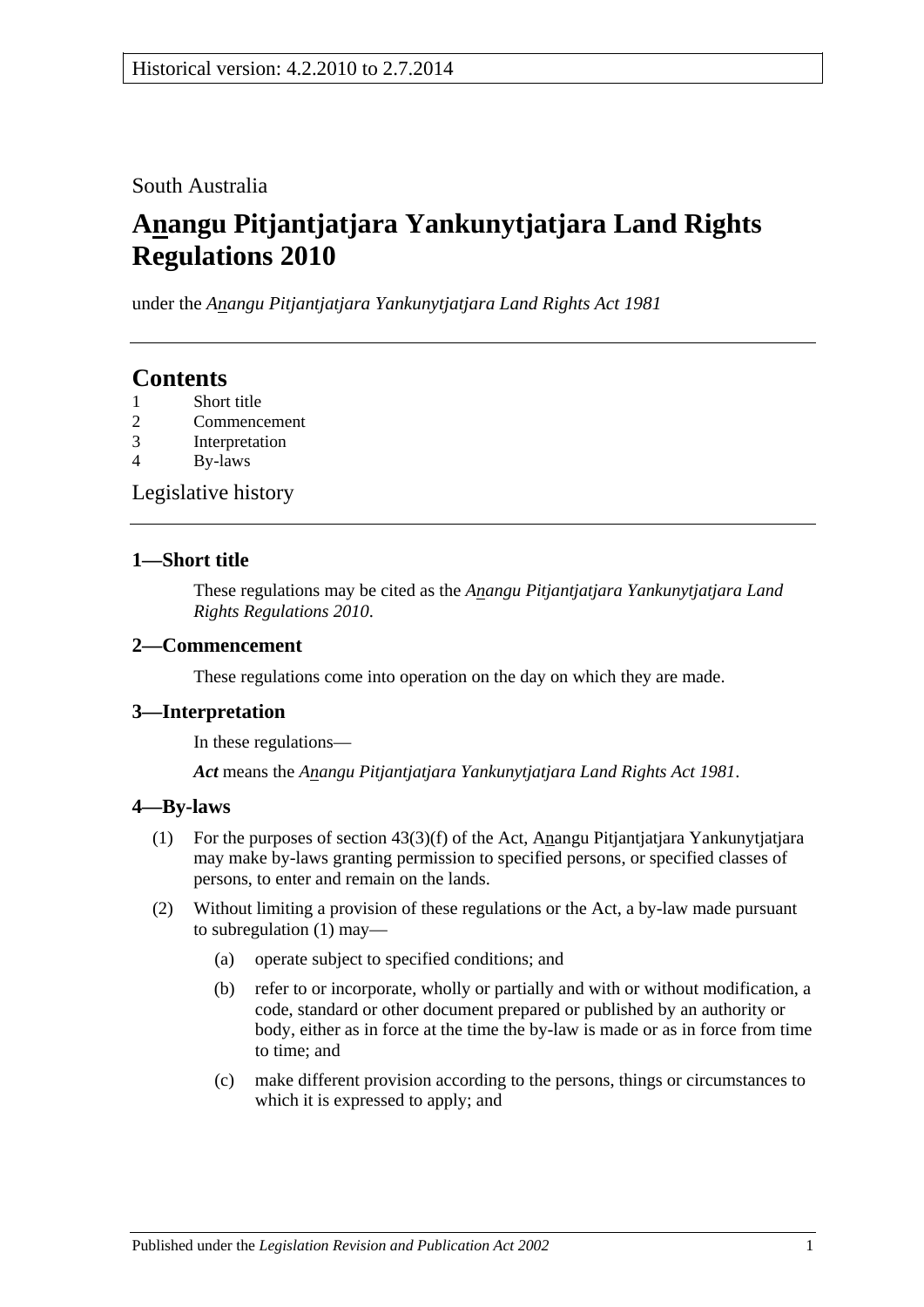(d) provide that a matter or thing is to be determined, dispensed with, regulated or prohibited according to the discretion of Anangu Pitjantjatjara Yankunytjatjara, a specified person, authority or body, or a person holding a specified office.

 $(3)$  If—

- (a) a code, standard or other document is adopted by a by-law; or
- (b) a by-law, or a code, standard or document adopted by a by-law, refers to a code, standard or other document prepared or published by an authority or body,

then—

- (c) a copy of the code, standard or other document must be kept available for inspection by members of the public, without charge and during normal office hours, at—
	- (i) the principal office of Anangu Pitjantjatjara Yankunytjatjara; and
	- (ii) the Minister's office; and
- (d) in any legal proceedings, evidence of the contents of the code, standard or other document may be given by production of a document purporting to be certified by or on behalf of Anangu Pitjantjatjara Yankunytjatjara as a true copy of the code, standard or other document; and
- (e) the code, standard or other document has effect as if it were a by-law made under the Act.